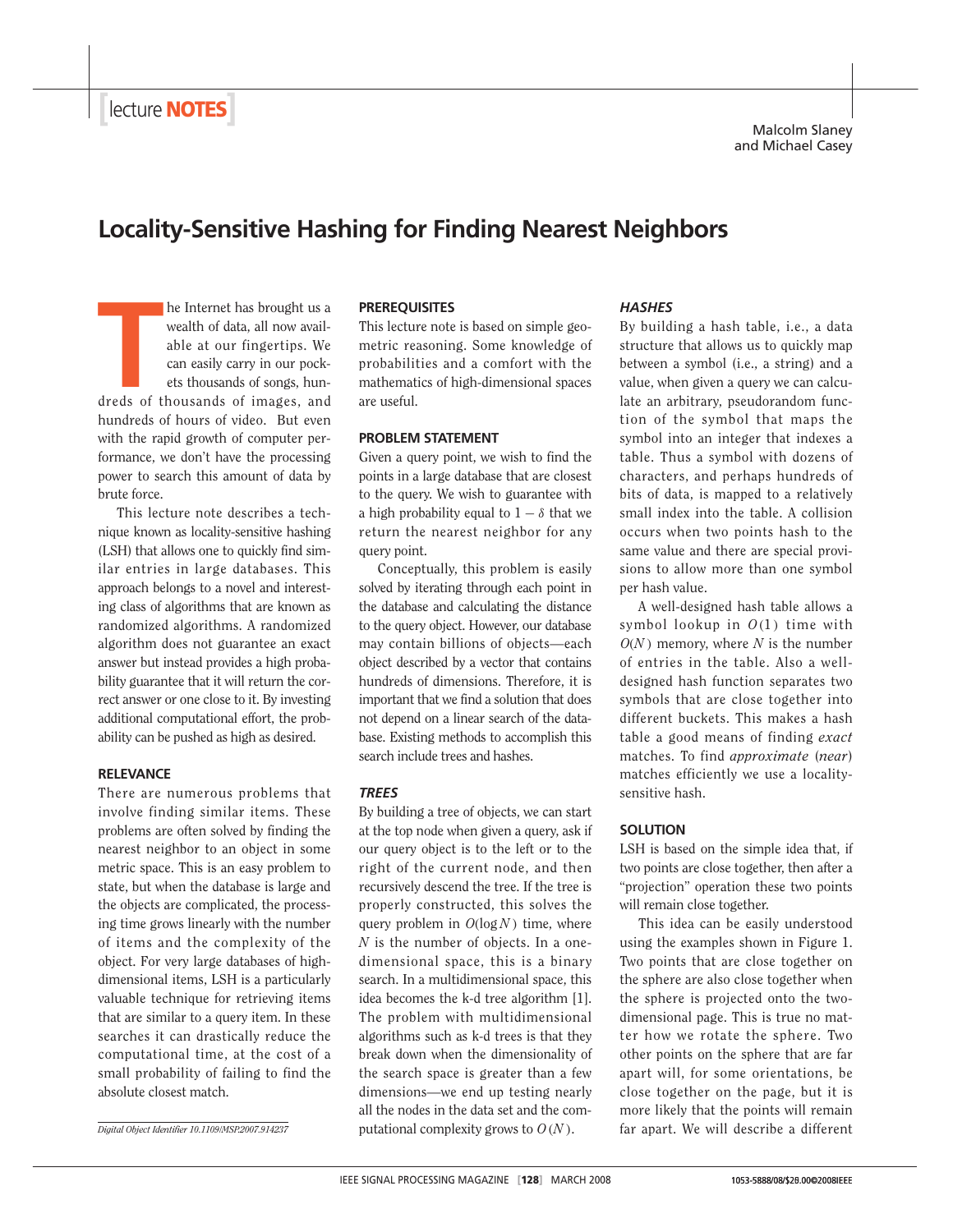type of projection operator, but thinking about rendering a multidimensional sphere onto a two-dimensional page is a good metaphor.

To further expand this basic idea, we start with a random projection operation that maps a data point from a high-dimensional point to a low-dimensional subspace. First, we note which points are close to our query points. Second, we create projections from a number of different directions and keep track of the nearby points. We keep a list of these found points and note the points that appear close to each other in more than one projection.

Part of the art of solving this problem is defining a projection, defining the notion of "nearby" (similarity test) so that we keep track of a manageable number of points, finding a good hash implementation, and analyzing the hash performance.

# *RANDOM PROJECTIONS: THE DOT PRODUCT*

At the core of LSH is the scalar projection (or dot product), given by  $h(\vec{v}) = \vec{v} \cdot \vec{x}$ , where  $\vec{v}$  is a query point in a high-dimensional space, and  $\vec{x}$  is a vector with components that are selected at random from a Gaussian distribution, for example  $\mathcal{N}(0, 1)$ . This scalar projection is then quantized into a set of hash bins, with the intention that nearby items in the original space will fall into the same bin. The resulting full hash function is given by

$$
h^{x,b}(\overrightarrow{v}) = \left\lfloor \frac{\overrightarrow{x} \cdot \overrightarrow{v} + b}{w} \right\rfloor \qquad (1)
$$

where  $|\cdot|$  is the floor operation,  $w$  is the width of each quantization bin, and *b* is a random variable uniformly distributed between 0 and *w* that makes the quantization error easier to analyze, with no loss in performance.

For the projection operator to serve our purposes, it must project nearby points to positions that are close together. This requires that:

**■** for any points *p* and *q* in  $\mathcal{R}^d$  that are close to each other, there is a high



**[FIG1] Two examples showing projections of two close (circles) and two distant (squares) points onto the printed page.**

probability  $P_1$  that they fall into the same bucket

$$
P_H[h(p) = h(q)]
$$
  
\n
$$
\ge P_1 \text{ for } ||p - q|| \le R_1 (2)
$$

**If** for any points *p* and *q* in  $\mathcal{R}^d$  that are far apart, there is a low probability  $P_2$  <  $P_1$  that they fall into the same bucket

$$
P_H[h(p) = h(q)]
$$
  
\n
$$
\leq P_2 \text{ for } ||p - q||
$$
  
\n
$$
\geq cR_1 = R_2.
$$
 (3)

In (2) and (3),  $|| \cdot ||$  is the  $L_2$  vector norm and  $R_2 > R_1$ . Note that, due to the linearity of the dot product, the difference between two image points  $||h(p) - h(q)||$  has a magnitude whose distribution is proportional to ||*p*− *q*||—therefore, *P*<sup>1</sup> > *P*2.

# *RANDOM PROJECTIONS: THE K DOT PRODUCTS*

We can further magnify the difference between  $P_1$  and  $P_2$ , by performing  $k$  dot products in parallel. This increases the ratio of the probabilities (given above) that points at different separations will fall into the same quantization bin, since  $(P_1/P_2)^k$  >  $(P_1/P_2)$ . The resulting projection, is obtained by performing the *k* independent dot products to transform the query point  $\vec{v}$  into *k* real numbers. As with the scalar (dot product) projection, we quantize the *k* inner products per (1) with the intention that similar points will fall in the same bucket in all dimensions.

Increasing the quantization bucket width *w* will increase the number of points that fall into each bucket. To obtain our final nearest neighbor result we will have to perform a linear search through all the points that fall into the same bucket as the query, so varying *w* effects a trade-off between a larger table with a smaller final linear search, or a more compact table with more points to consider in the final search.

Within each set of *k* dot products, we achieve success if the query and the nearest neighbor are in the same bin in all *k* dot products. This occurs with probability  $P_1^k$ , which decreases as we include more dot products. To reduce the impact of an "unlucky" quantization in any one projection, we form *L* independent projections and pool the neighbors from all of these. This is motivated by the fact that a true near neighbor will be unlikely to be unlucky in all the projections. By increasing *L* we can find the true nearest neighbor with arbitrarily high probability. Our cover-song experiments [2] used 7–14 dot products per hash (*k*) and more than 150 projections (*L*).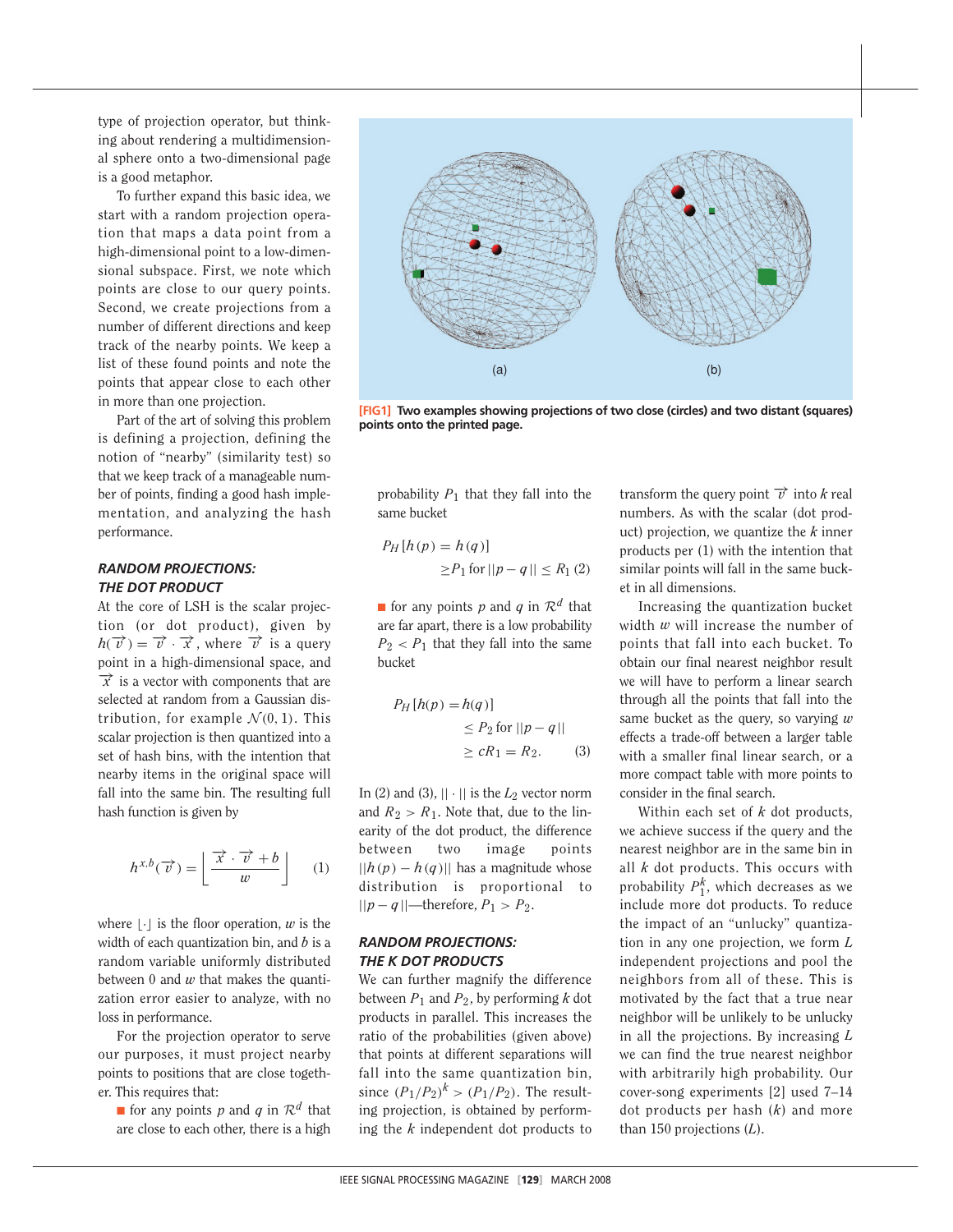#### *HASH IMPLEMENTATION*

This process of projection and quantization places each data point in a hash bucket described by *k* integer indices. Since this *k*-dimensional space is sparse, we can use conventional (exact) hashing methods to efficiently find when points fall into common buckets. For illustration we describe the approach used by *E*<sup>2</sup> *LSH* [3], but more sophisticated approaches have also been proposed [4], [5].

A naïve search to find reference points in the same bucket as the query point could easily take  $O(log N)$  operations, but we reduce this to  $O(1)$  by using a pair of conventional hash functions. First, we use a conventional hash to map the *k*-dimensional quantized projection into a single linear index by computing

$$
T_1 = \left(\sum_i H_i k_i\right) \mod P_1 \qquad (4)
$$

where  $H_i$  are integer weights and  $P_1$  is the hash table size (a large prime number). The goal of this hash table is to put each distinct point in the *k*-dimensional space into a separate one of the *P*<sup>1</sup> table entries, i.e., to avoid "collisions" in which unrelated points hash to the same value. Although a wellconstructed hash will distribute entries quite uniformly, as the table gets smaller (perhaps to allow it to fit in memory) the risk of unrelated points colliding naturally increases.

To accommodate this problem, we use a second hash  $T_2$  of the *k*-dimensional points to check that points retrieved from the hash table do indeed match our query.  $T_2$  has the same form as *T*<sup>1</sup> but uses different weights and size. We store the values from the second hash (which we call fingerprints) in the bins chosen by the first hash, then on retrieval we can compare the fingerprints of items retrieved from the matching bin to identify the true matches, if they exist. Since these fingerprints are short (for instance, 16 bit values) their comparison is much faster than comparing the full *k*-dimensional original points (for which the computational expenses and memory requirements grow as *k* increases). Moreover, the chances of simultaneous collisions under both  $T_1$  and  $T_2$  can quickly be made vanishingly small, even for a relatively small hash table.

#### *PERFORMANCE ANALYSIS*

#### **ACCURACY**

The accuracy of an LSH is determined by probability that it will find the true nearest neighbor. To analyze this, we introduce the concept of *s*-stable distributions. A distribution *D* is *s*-stable if, for any independent identically distributed (iid) random variables  $X_1, \ldots, X_n$  distributed according to *D*, and any real numbers  $v_1, \ldots, v_n$ , the random variable  $\sum_i v_i X_i$  has a probability distribution that is the same as that of the random variable

$$
\left(\sum_{i} |v_i|^s\right)^{(1/s)}X\tag{5}
$$

where *X* is drawn from *D*. For  $s = 2$  (the *L*<sup>2</sup> norm), a Gaussian probability distribution is *s*-stable.

To analyze the accuracy of our projections, recall that the projections of two close points *p* and *q*, separated by the distance  $u = ||p - q||$ , will always be close. However, because of quantization they might fall on opposite sides of a boundary and thus land in different buckets. The probability that these two points are quantized into the same bucket is given by

$$
p(u) = Pr_{a,b}[h_{a,b}(p)] = h_{a,b}(q)]
$$
  
= 
$$
\int_0^w \frac{1}{u} f_s\left(\frac{t}{u}\right) \left(1 - \frac{t}{w}\right) dt
$$
  
(6)

where  $f_s$  is the probability density function (pdf) of the hash *H* as given by (5). For any given bucket width *w*, this probability falls as the distance *u* grows.

Using this probability we calculate  $P_H$  in (2) and (3) for an  $L_2$  space with  $R_1$  equal to the bin width  $w$  [4] as follows:

$$
P_2 = 1 - 2F(-w/c) - \frac{2}{\sqrt{2\pi}w/c}
$$

$$
\times \left(1 - e^{-(w^2/2c^2)}\right). \tag{7}
$$

Here  $F()$  is the cumulative pdf of a Gaussian random variable, and *c* is the ratio of distances from (3). Setting  $c = 1$  gives us  $P_1$ .

The probability that a single point falls into the same bucket as the query is given by  $(P_1)^k$ . Consequently, the probability that all *L* projections fail to produce a collision between the query and the true nearest neighbor is equal to  $(1 - P_1^k)^L$ . By requiring that the probability of LSH failing to find the true nearest neighbor is no more than  $\delta$ , a given value of *k* will require *L* to be at least

$$
L = \frac{\left[\log \delta\right]}{\log(1 - P_1^k)}.\tag{8}
$$

The  $E^2$  *LSH* algorithm finds the best value for *k* by experimentally evaluating the cost of the calculation for samples in the given data set.

# SPEED

The amount of time needed to find a nearest neighbor is the time *Tg* needed to calculate and hash the projections, plus the time *Tc* needed to search the buckets for collisions. Because there are *kL* projections,  $T_q$  is  $O(nkL)$ , where *n* is the dimensionality of the original data space. On the other hand, *Tc* increases linearly based on the expected number of collisions, i.e.,  $T_c = O(dLN_c)$ , where *d* is the average number of points in each bucket. *Nc*, the expected number of collisions for a single projection, is given by

$$
N_c = \sum_{q' \in D} p^k (||q - q'||) \qquad (9)
$$

where  $p()$  from (6) gives the probability that each point contributes to a collision, and *D* represents all the points in the database. It is easy to see that  $T_q$  increases as a function of  $k$ , while  $T_c$  decreases since  $p^k < p$  for  $p < 1$  and  $k > 1$ .

#### **APPLICATIONS**

The LSH algorithm has been applied successfully to quickly find nearest neighbors